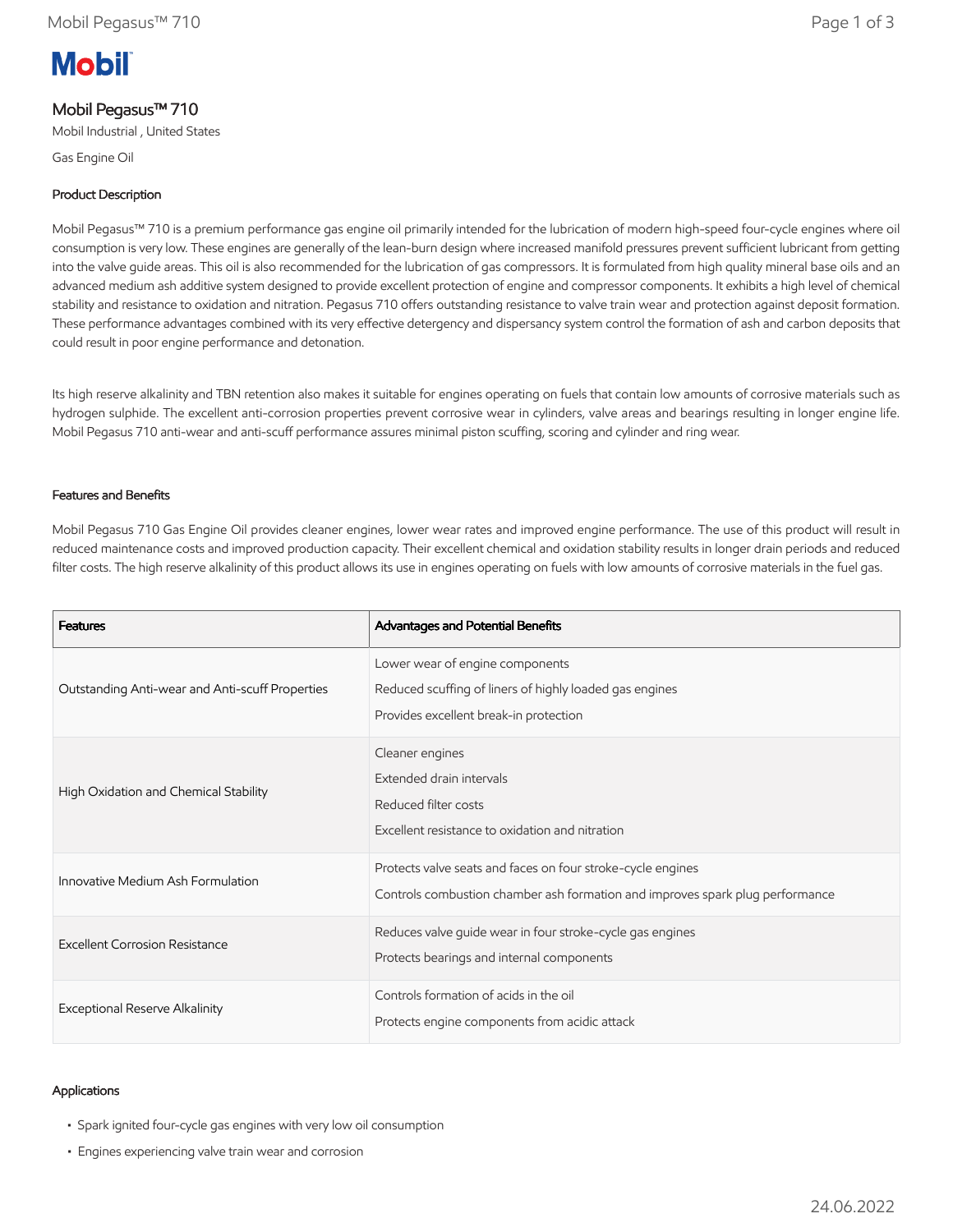## Mobil Pegasus™ 710 Page 2 of 3

- Engines operating on fuel containing low levels of sulphur and chlorine compounds
- Reciprocating compressor cylinders compressing natural gas
- High output or ambient rated engines operating at or in excess of rated capacity under high temperatures

## Specifications and Approvals

| This product has the following approvals:                                                                                               |  |
|-----------------------------------------------------------------------------------------------------------------------------------------|--|
| INNIO Waukesha Engine Cogeneration / Gas Compression Applications Using Pipeline Quality Gas                                            |  |
| Rolls-Royce Solutions Augsburg (former MTU Onsite Energy) Gas Engines Series 400 - all engines with biogas, sewage gas and landfill gas |  |
| MAN M 3271-4                                                                                                                            |  |
| INNIO Jenbacher TI 1000-1109 (Class B fuel gas, Type 2 & 3)                                                                             |  |
| MAN Energy Solutions Augsburg (Heritage MAN B&W) 4 Stroke medium speed engines for LNG operation                                        |  |
| SIEMENS Energy / GUASCOR All natural gas engine model types (except 86EM and 100EM)                                                     |  |

#### Properties and Specifications

| Property                                                   |               |
|------------------------------------------------------------|---------------|
| Grade                                                      | <b>SAE 40</b> |
| Ash, Sulfated, mass%, ASTM D874                            | 1.0           |
| Flash Point, Cleveland Open Cup, °C, ASTM D92              | 249           |
| Kinematic Viscosity @ 100 C, mm2/s, ASTM D445              | 13.2          |
| Kinematic Viscosity @ 40 C, mm2/s, ASTM D445               | 121           |
| Pour Point, °C, ASTM D97                                   | $-15$         |
| Specific Gravity, 15.6 C/15.6 C, ASTM D1298                | 0.896         |
| Viscosity Index, ASTM D2270                                | 98            |
| Density 15 C, kg/L, CALCULATED                             | 0.896         |
| Base Number - Xylene/Acetic Acid, mg KOH/g, ASTM D2896 (*) |               |

(\*) use of other ASTM approved solvents may yield different results

## Health and safety

Health and Safety recommendations for this product can be found on the Material Safety Data Sheet (MSDS) @ [http://www.msds.exxonmobil.com/psims](http://www.msds.exxonmobil.com/psims/psims.aspx) /psims.aspx

All trademarks used herein are trademarks or registered trademarks of Exxon Mobil Corporation or one of its subsidiaries unless indicated otherwise.

01-2022

#### Exxon Mobil Corporation

22777 Springwoods Village Parkway